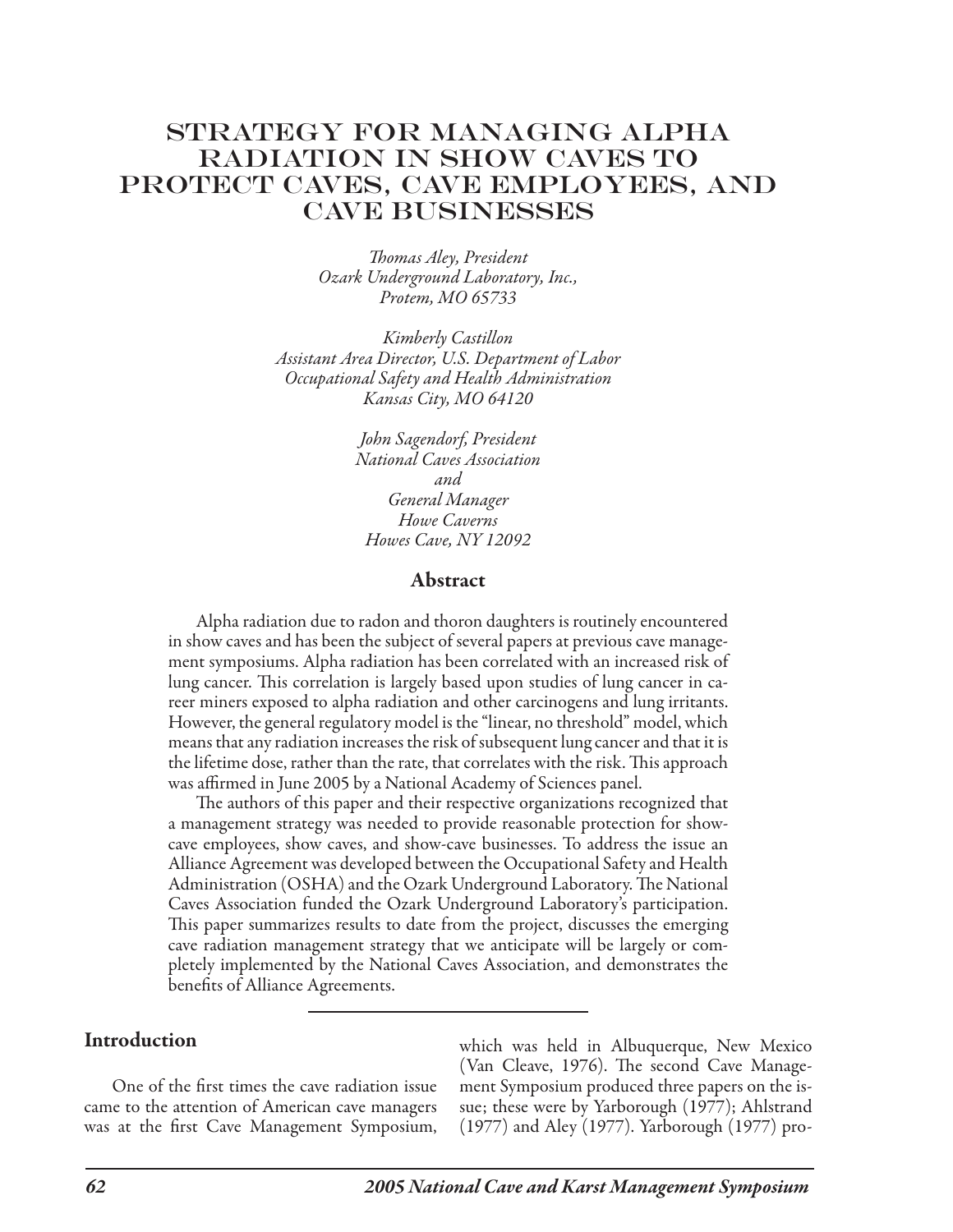vided some basic information about alpha radiation in caves and then summarized radon daughter concentrations in National Park Service (National Park Service) caves. He also outlined a regulatory strategy for National Park Service show caves that was patterned after mining standards administered by the Mining Enforcement and Safety Administration (MSHA). Ahlstrand (1977) reported upon rather detailed and wide-ranging research investigations in Carlsbad Cavers. Aley (1977) was concerned that poorly conceived management efforts could damage cave resources and that regulatory strategies appropriate for mines were not well suited to show caves. Since the time of the Second Cave Management Symposium, little has changed relative to the management of the issue. The National Park Service has followed the approach outlined by Yarborough (1977) and this has resulted in about 30 years of alpha radiation monitoring at the larger National Park Service show caves and record keeping to ensure that no employee exceeds the annual alpha radiation dose permissible in the mining industry. Some state-operated show caves have adopted some similar strategies. In 1978 the National Caves Association adopted standards which, among other things, specified that cave employees working at National Caves Associationmember show caves were not to exceed 700 hours of work underground per year unless the cave was monitored for alpha radiation and that monitoring demonstrated that they would not exceed the annual alpha radiation dose permissible in the mining industry.

## What is alpha radiation and why is it of concern?

Uranium and thorium are radioactive elements that are widely, but unevenly, distributed in bedrock and soils. Elevated concentrations are sometimes (but not routinely) encountered in limestones, dolomites, and shales. No geologic setting can be assumed to be free of these elements.

One of the radioactive decay products of Uranium-238 is radium, which in turn decays to radon-222 (which we will simply call radon in this paper). Radon is a colorless and odorless gas with a half-life of 3.8 days. It has four radioactive decay products (called daughters) with half-lives ranging from 22 years to a fraction of a second.

The atomic decay of thorium similarly produces thoron gas, and the decay of that gas produces two radioactive decay products (again, called daughters). Thoron daughter concentrations in cave air are routinely much lower than are the concentrations of radon daughters. Total alpha radiation in a cave is the sum of radon daughter concentrations and thoron daughter concentrations. Based upon monitoring results from 71 show caves in the United States radon daughter concentrations average about 95% of total alpha radiation. In a few caves radon daughter concentrations can be as low as 63% of total alpha radiation, but in these cases total alpha radiation is typically relatively low.

During the radioactive decay of radon and thoron daughters they emit alpha particles. The particles are large and, as a result have little or no ability to penetrate most materials (including human skin). However, if alpha particles are inhaled they may reach cells in the lungs that are sensitive to damage from the ionizing charge of the particles. This damage may increase the risk of developing lung cancer at some time in the future.

Smoking is the leading cause of lung cancer in the United States. The lung cancer risk for smokers is about ten times greater than the risk for nonsmokers (Cohen, 2000). Radon combined with cigarette smoking appears to act synergistically. The risk of both factors in combination is greater than the risk associated with the sum of the factors. The extent of the synergistic effect is unclear since the basic studies used data from underground miners in poorly ventilated, high-alpha-radiation environments where non-smokers were under-represented and where non-smokers were exposed to appreciable second-hand cigarette smoke and to industrial smoke (diesel fumes and fumes from explosives).

Cole (1993) provides an excellent summary of the alpha radiation issue and its associated politics. Papers by Yarborough (1977) and Aley (2000) provide readable summaries of alpha radiation conditions in caves. It is beyond the scope of this paper to consider the validity of the correlation between exposures to alpha radiation and an increased risk of ultimately developing lung cancer.

Alpha radiation is regulated in the mining industry and maintaining or creating low radon concentrations in homes is strongly recommended by various agencies including the U.S. Environmental Protection Agency. Aley (2002) suggested that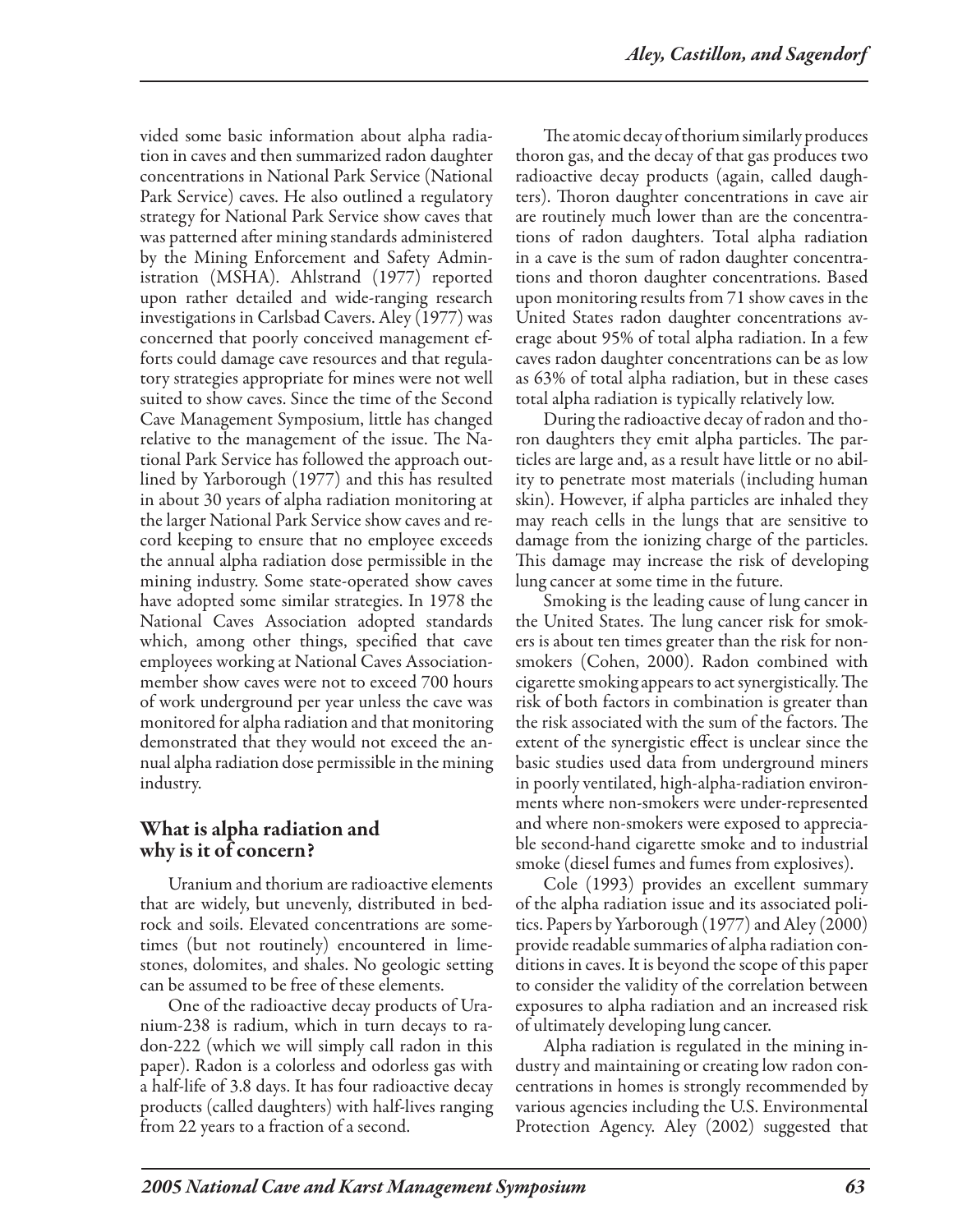arguing that a causative link between alpha radiation as encountered in caves where cigarette smoke is absent and an increased risk of subsequent lung cancers is not going to be politically successful. In fact, he compared the likely success of such an argument to the likely success of arguing that you cannot hijack an airplane with a pair of nail clippers and thus you should be allowed to take them on through the airport security check point at which you have been detained. The political reality, and presumably also the technical reality, is that alpha radiation as encountered by employees in show caves must be approached as a valid employee health issue and addressed in a credible manner by management strategies.

There are several basic regulatory presumptions about alpha radiation. The first is that the risk is dependent upon the total amount of alpha radiation one receives (the dose) rather than the rate at which it is received. The second is that there is no safe threshold value below which there is no risk. The third is that the relationship between the total alpha radiation exposure and the risk is linear. The second and third presumptions were affirmed in June 2005 by a National Academy of Sciences panel.

## Monitoring Radon and Alpha Radiation

Radon is a gas and is commonly the parameter measured in the basements of homes in units of picoCuries per Liter of air. In contrast, alpha radiation derived from radon and thoron daughters is measured in Working Levels (WL). One WL is defined as any combination of radon and/or thoron daughters in one liter of air that will result in the ultimate emission of 1.3 x 105 MeV of potential alpha energy. Cumulative exposure is measured in working level months (WLM). This is the exposure accumulated from breathing air at one WL concentration for 173 hours or other combination of time and radiation concentration.

There is no constant coefficient ratio for converting picoCuries per Liter to Working Levels since the ratio of the two is a function of the extent to which the radon daughter products are in equilibrium with the radon gas. In "real-world" conditions the equilibrium constant varies from about 0.1 to 1.0.

• The equilibrium constant in houses is typically about 0.5; this means that 200 picoCuries per

Liter of radon equals 1 WL of alpha radiation.

• In well-ventilated mines it is typically about 0.3; this means that 300 pico Curies per Liter of radon equals 1 WL of alpha radiation.

• In unventilated mines it is about 1.0 since the gas and its decay products are at or near equilibrium (Aley, 2000); this means that 100 picoCuries per Liter of radon equals 1 WL of alpha radiation. The time required for radon and alpha radiation to reach equilibrium is about 3 hours (Aley, 2000).

• Except for some notable exceptions, in most show caves the equilibrium constant probably ranges from 0.5 to 1.0 and is commonly near the upper limit of this range, particularly in caves with higher alpha radiation concentrations. If the constant is near the upper limit of the range it is similar to that characterizing unventilated mines.

The standard method for monitoring caves (or for that matter, mines) for alpha radiation is by using a calibrated air sampling pump and pulling a known volume of air over a five-minute period through a filter that will trap the alpha particles. The filter is subsequently placed in equipment that will count the alpha emissions over a standard counting period. Equations are then used to calculate the alpha radiation in WL; the equations include time corrections to adjust for half-life decays. The filter is first counted for radon daughters 40 to 90 minutes after the air sample is collected, and then counted for thoron daughters 5 to 17 hours after sampling.

## Alliance Agreement

In 2002 the National Caves Association contracted with the Ozark Underground Laboratory for a three year project (now expanded to four years) on alpha radiation in National Caves Association-member caves. The number of National Caves Association-member caves varies slightly from year to year; in 2005 National Caves Association had 92 members including ten caves owned by state or county governments; five federally owned and operated caves, and one cave in Bermuda. In a few cases there are two or more caves at a particular member site. We estimate that 85 to 90% of all show-cave visits in the United States are to National Caves Association-member caves. The National Caves Association is the logical representative of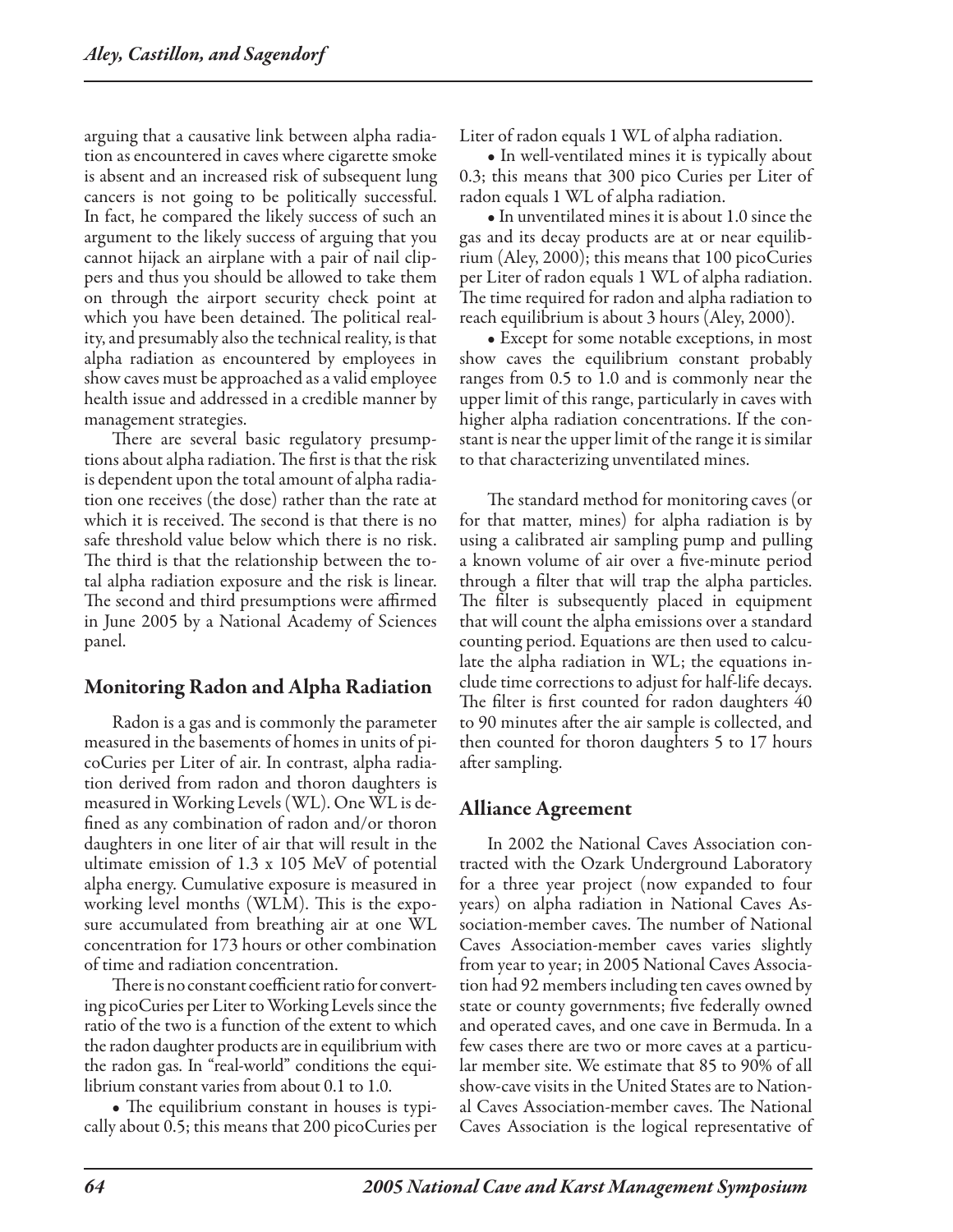the show-cave industry in the United States.

The Ozark Underground Laboratory established an Alliance Agreement with OSHA. While the agreement is between Ozark Underground Laboratory and OSHA, it is for the benefit of the National Caves Association. Alliance Agreements are formal agreements between OSHA and another entity (such as Ozark Underground Laboratory or National Caves Association) to work cooperatively on a particular issue that has safety or health implications for employees. The authors of this paper, who individually represent the Ozark Underground Laboratory, OSHA, and National Caves Association, have found the Alliance Agreement strategy to be an excellent vehicle for assessing the issues and developing a management strategy that will simultaneously protect show-cave employees, show caves, and show-cave businesses.

Early in the Alliance Agreement OSHA personnel noted that most of their work was associated with man-made environments rather than natural environments such as caves. They further noted that, unlike buildings, modifying caves in an effort to protect workers was unlikely to be an appropriate strategy. Throughout the Alliance Agreement OSHA has recognized the need to maintain the natural conditions found in caves. The natural significance of the National Caves Associationmember caves is illustrated by the fact that a number of them are primary features in state and federal parks. Of the 71 private and state show caves monitored to date:

• Ten are designated National Natural Landmarks and five more have been proposed, evaluated, and recommended for National Natural Landmark designation. Natural features in these caves have federal legal protection.

• Twelve of the caves have state significance designations such as state natural area or state landmarks.

• Four of the caves provide habitat for federally listed threatened or endangered species and three provide habitat for state listed species. Changes in the cave environment that degraded the suitability of the habitat for federally listed species would violate the Endangered Species Act.

In recognition of the significant natural features that caves are (and that they contain) the parties to the Alliance Agreement agreed early in the process that management strategies for alpha radiation should not include artificially ventilating caves except, perhaps, in a localized and unique circumstance. Caves are best protected if their natural microclimates are preserved or, if they have been altered by past actions, returned to conditions as near-natural as possible. The importance of not artificially ventilating a cave to lower alpha radiation concentrations is demonstrated by a very unfortunate example. A number of years ago the National Park Service Superintendent at Oregon Caves National Monument ordered that the three entrances to the cave not be covered with canvas or lumber during the winter so as to maximize convective airflow through the cave and thus keep alpha radiation concentrations very low. Such strong convective airflows through the cave were not natural, and the highest elevation entrance is a man-made tunnel. The elevational difference between the top and bottom entrances is over 300 feet, and the result of the National Park Service action was that cold winter air at temperatures less than freezing was rapidly drawn into the lower entrance where it froze and shattered hundreds of soda straw stalactites along the first few hundred feet of the lower passage.

The Americans with Disabilities Act (ADA) provides a good precedent for not degrading historical or natural features in order to comply with fundamental ADA requirements for equal access. Exceptions to ADA requirements have been made, and supported by the courts, if compliance with the standards would alter the quality of the building or feature to the point that it no longer maintains its significance. As a case in point, if upgrading the public restrooms in an historic building degrades the significance of the historic architecture, then it is not reasonable to damage the feature to meet ADA standards. The same holds true with caves and is the reason that most caves are not handicapped accessible. Extending this to the cave radiation issue, ventilating a cave to reduce alpha radiation concentrations is not reasonable if it would damage or degrade the cave or the experience of the cave tour. In most cases ventilating a cave would cause significant damage.

## Alpha Radiation Monitoring

A crucial part of the Alliance Agreement program was to develop a general understanding of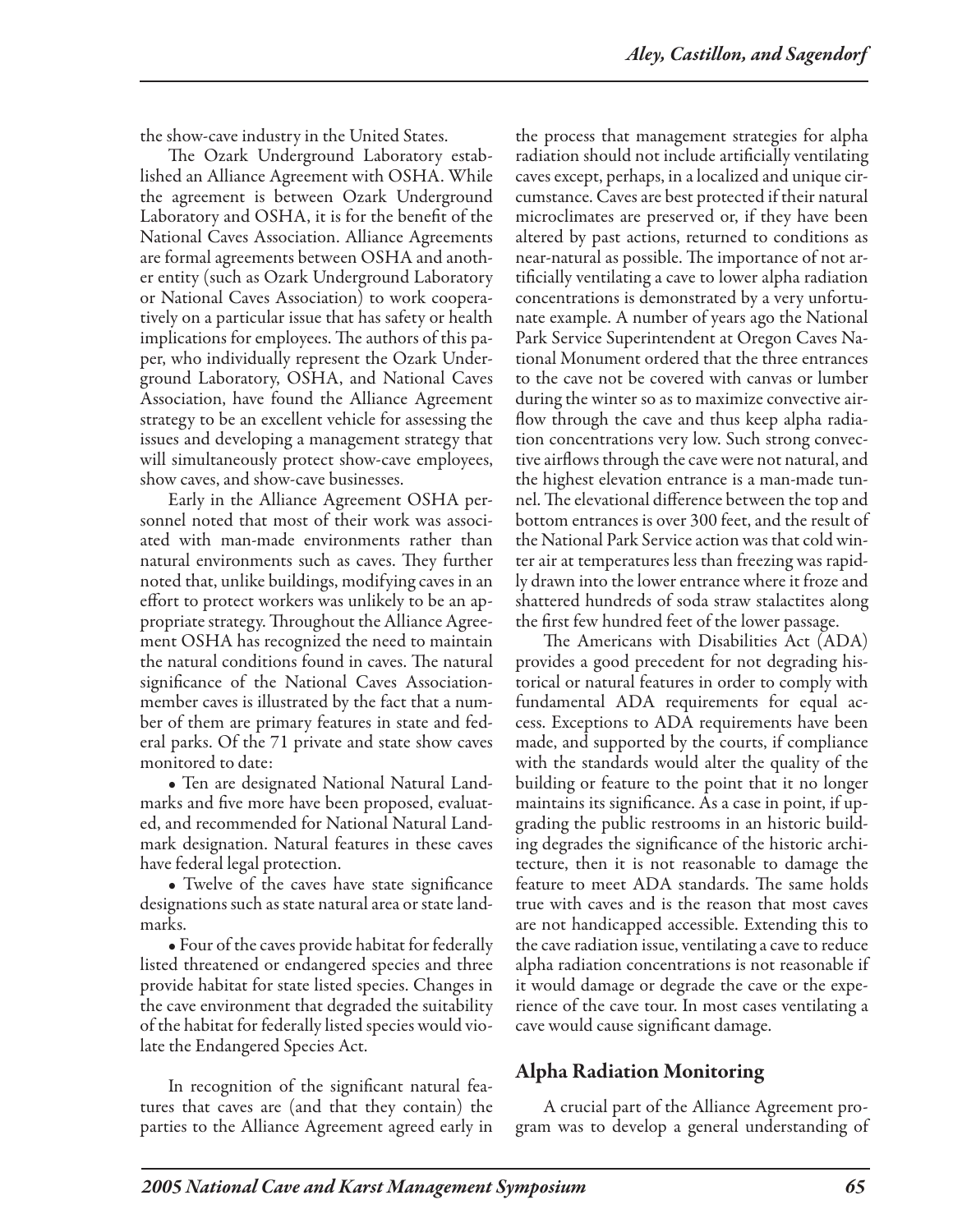alpha radiation concentrations at National Caves Association-member show caves. The federally-operated show caves and three of the state-operated show caves did not contribute to funding the study and were not included in the study. Some of these government caves already have conducted alpha radiation monitoring. In addition, several of the state-operated caves that contributed to the study, plus some private caves, also had previous alpha radiation monitoring. As of September 1, 2005, a total of 71 caves in 19 states have been monitored for alpha radiation by the Ozark Underground Laboratory.

Papers by Yarborough (1977 and 1978) and Ahlstrand and Fry (1978) demonstrate that alpha radiation concentrations in caves vary diurnally as well as seasonally. To the scientist this suggests the necessity of collecting large amounts of data to characterize the variability and accurately estimate concentrations at particular points in the cave and at particular times. To the manager this variability suggests the risk of appreciable costs and open-ended studies. The common result of these conditions is that studies focus on collecting large amounts of data without reaching clear management conclusions, and that managers defer decisions until studies are completed. To avoid this "minimal-progress scenario" our program was designed to collect limited alpha radiation data from National Caves Association-member show caves and then to extrapolate the collected data to provide cave managers and the Alliance Agreement participants with a general understanding of the alpha radiation concentrations present in their show caves. To accomplish this we monitored all 71 caves studied to date at least once, and a few caves two or more times. During this monitoring we typically collected five to eight alpha radiation samples from the cave, and additional values from any attached building where employees spent any appreciable amounts of time. In one complex cave we collected 19 samples. We also conducted monthly monitoring of Tumbling Creek Cave at the Ozark Underground Laboratory. This is a large cave system with three sections that have dissimilar airflow patterns and alpha radiation conditions. At each of the show caves we determine which of the three cave segments in Tumbling Creek Cave (or all of them combined) was most similar to the microclimate conditions and airflow patterns encountered along the show-cave tour. We

then indexed the measured mean tour route value from the show-cave against the same month value from Tumbling Creek Cave and then estimated the mean annual and mean monthly alpha radiation concentrations for the show-cave.

To date we have monitored 71 show caves in 19 states. There are six other states and Bermuda that have show caves. Table 1 summarizes estimated mean annual alpha radiation concentrations at the 71 caves.

Table 1. Estimated mean annual alpha radiation concentrations at 71 American show caves.

| Estimated Mean Annual Alpha<br>Radiation Concentrations (WL) | Number of<br>Caves |
|--------------------------------------------------------------|--------------------|
| $0.00 \text{ to } 0.10$                                      | 18                 |
| $0.11$ to $0.20$                                             | 14                 |
| $0.21$ to $0.40$                                             | 12                 |
| $0.41$ to $0.60$                                             | 9                  |
| $0.61 \text{ to } 0.80$                                      | 7                  |
| $0.81 \text{ to } 1.00$                                      | 4                  |
| 1.01 to 1.50                                                 | 3                  |
| 1.51 to 2.00                                                 | 2                  |
| 3.51 to 4.00                                                 |                    |
| $6.01$ to $6.50$                                             |                    |

The estimated mean annual alpha radiation in the 71 monitored caves is 0.53 WL. The distribution is skewed with 65% of the caves having estimated mean annual total alpha radiation of 0.40 WL or less; the median estimated mean annual alpha radiation is 0.22 WL.

In most cases employees spend more time working in caves during the summer travel season than during the rest of the year. Total alpha radiation concentrations in about 80% of the caves average 16 to 27% higher during the months of June, July, and August than the mean annual value. At the other 20% of the caves the values for June, July, and August average about half of the mean annual values for those caves. Each of the monitored show caves was provided with a report on the concentrations measured in their cave and with estimated mean concentrations for each month of the year.

At one show cave a small girl asked a cave guide whether all gift shops had caves under them. The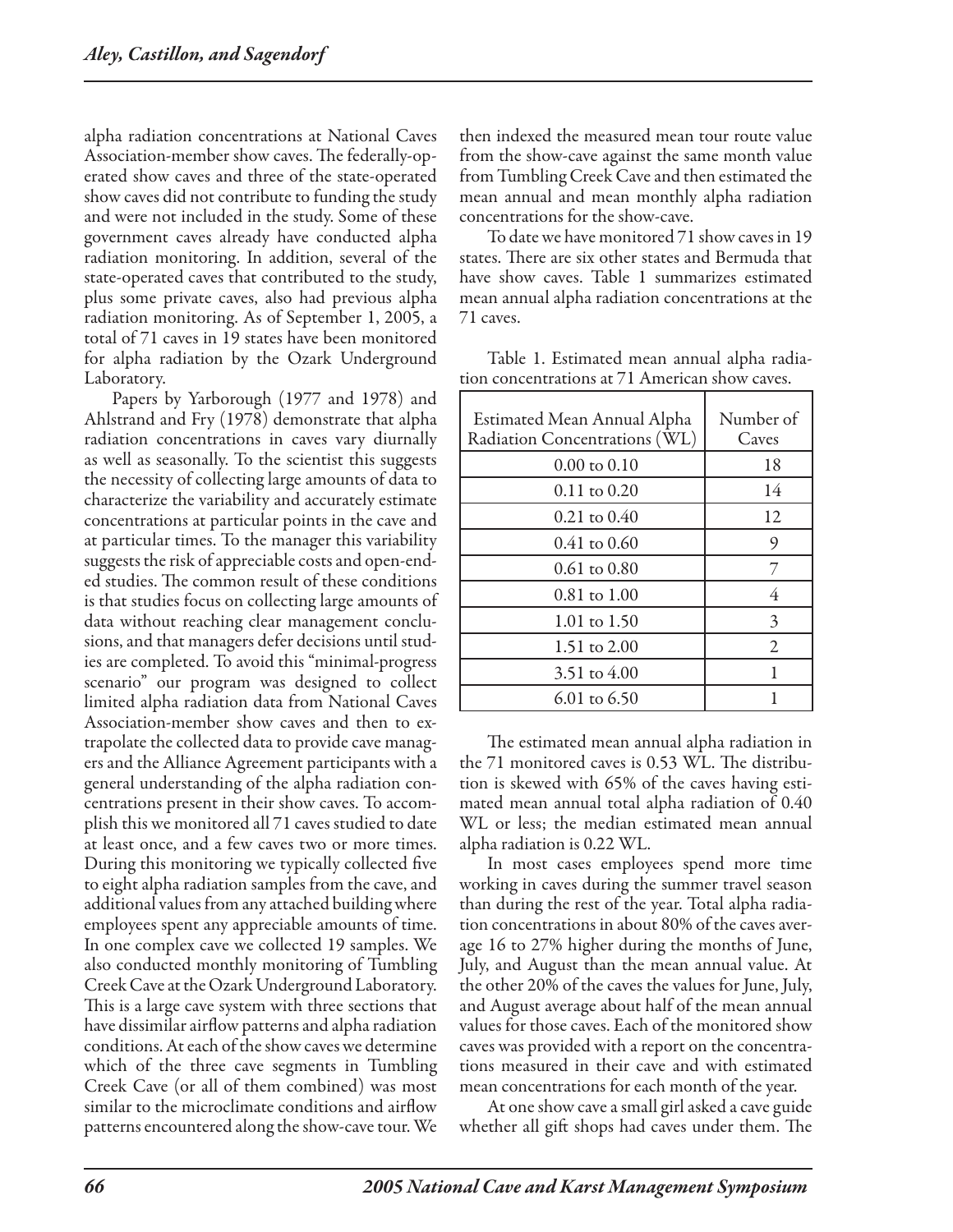answer is clearly no, but 23 of the 71 caves (32%) monitored to date do have gift shops or other buildings in which employees routinely work which are directly attached to the cave. This percent does not include buildings that simply provide security for the cave and are used only to enter or exit the cave (or in one case to view the natural vertical entrance into the cave). Mean annual alpha radiation in the caves directly connected to buildings averaged 0.90 WL; the median value for the 23 caves was 0.29 WL. Of the seven show caves with estimated mean annual total alpha radiation in excess of 1.00 WL five of these (71%) have buildings connected to them.

In many cases having a building connected to the cave decreases natural air exchange between the cave and outside air. In most cases the air in the buildings is warmer than the cave air and the warm building air reduces the rate at which cave air can exchange with surface air. This is especially true when exterior doors to the surface building are closed due to heating or air conditioning of the building.

Occupied buildings connected to cave air often have elevated alpha radiation. At caves with connected buildings we monitored the buildings as well as the cave air. Monitoring points were typically at locations where employees spent appreciable amounts of time, such as at cash registers and ticket sales counters. Thirteen of the 23 buildings directly connected to caves had locations routinely used by employees where total alpha radiation concentrations were 0.04 WL or more. Five of these buildings had alpha radiation concentrations greater than 0.53 WL; this value is the estimated mean annual alpha radiation concentration in the show caves that we have monitored to date. The highest alpha radiation concentration measured in any of the buildings was 5.94 WL. This was at a ticket counter located perhaps 15 feet from a door open to the outside and pleasant fall weather. Elevated alpha radiation in buildings was found even when the building temperatures were much warmer than cave temperatures.

To demonstrate that low concentrations of alpha radiation are present essentially everywhere we measured the concentrations at outside locations away from buildings near show caves at 14 locations in 11 states. Values ranged from <0.001 at three sites to 0.010 WL; the mean was 0.004

WL. At the mean concentration for a week a person receives an alpha radiation dose equivalent to a one hour long dose at 0.67 WL. The typical cave tour at National Caves Association member caves spends about 45 minutes underground at a median concentration of 0.22 WL. This is equivalent to a one-hour alpha radiation dose at 0.165 WL, which in turn is equivalent to spending 41 hours in outside air at a mean alpha radiation concentration of 0.004 WL. Given these values it is obvious that cave tours do not produce an appreciable health risk to individual cave visitors.

Owners or managers were interviewed at each cave during the monitoring work. The following summarizes findings from these interviews:

• The average number of hours worked underground per calendar year by those employees who do cave work for private and state-operated show caves is 270 hours. The range is from 5 to 1,200 hours.

• The average maximum number of hours that any employee at a private or state-operated showcave works underground per calendar year is 456 hours. The range is from 10 to 2,000 hours.

• An average of 44% of show-cave employees who work underground are employed for a total lifetime career of less than four months. 27% are employed for a total lifetime underground career of four to eight months, and 29% have underground careers lasting over eight months. Most of those with careers lasting over eight months are promoted to supervisory positions and spend less time in the caves.

• Smoking is not permitted at any National Caves Association-member cave and that prohibition is enforced on employees, contractors, and visitors.

## Management Strategies

ALARA is an acronym brought to the attention of the parties in the Alliance Agreement by OSHA. It stands for As Low As Reasonably Achievable. As related to the alpha radiation issue, it is the objective of the Alliance Agreement participants to ensure that show-cave employees are exposed to total lifetime doses of alpha radiation which are as low as reasonably achievable.

ALARA is a philosophy used by the Nuclear Regulatory Commission. The following reference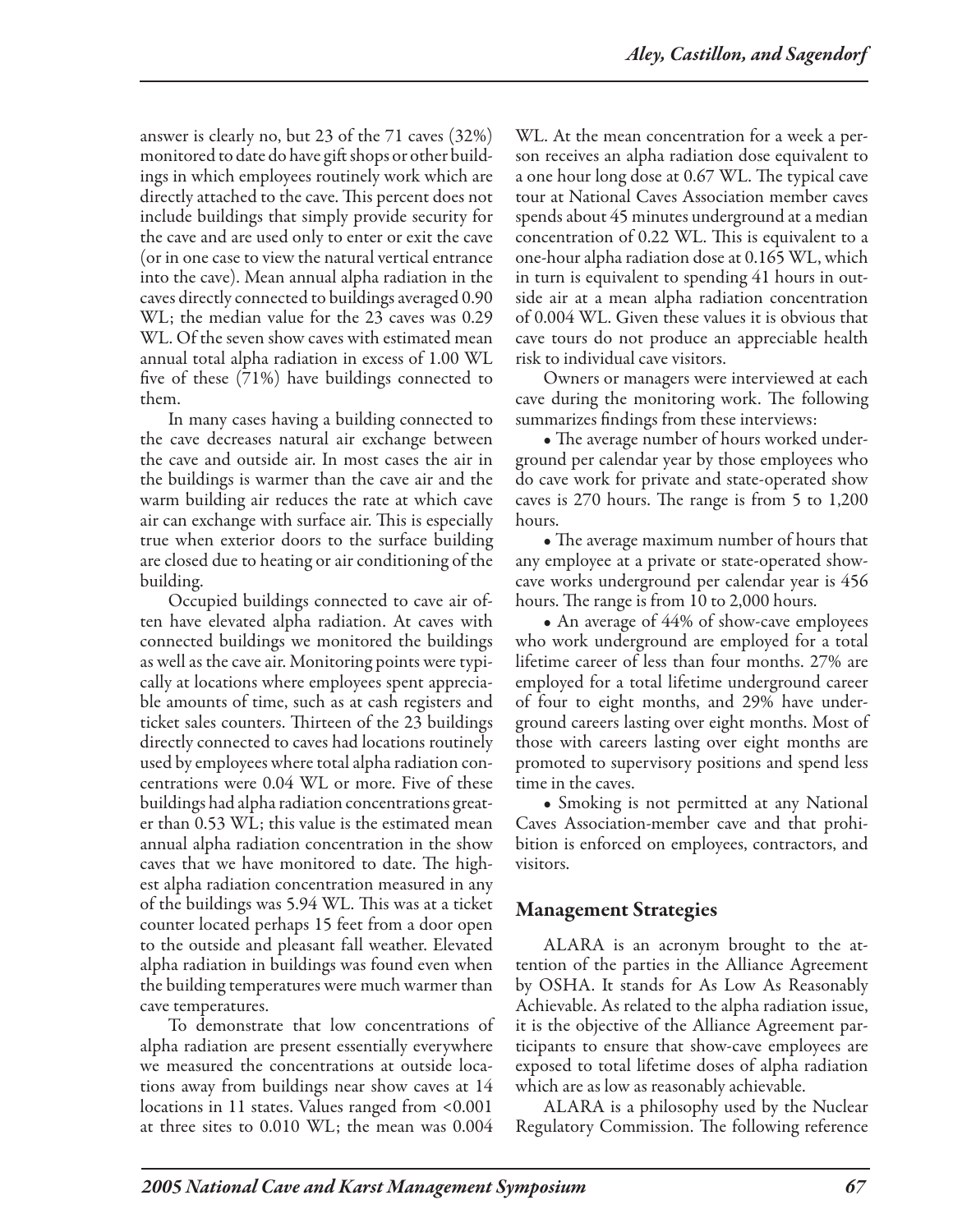to the ALARA philosophy is from Nuclear Regulatory Commission Regulatory Guide 10.8–Guide for the Preparation of Applications for Medical Use Programs; Section 1.3 As Low As Reasonably Achievable (ALARA) Philosophy: Paragraph 20.1 {c} of 10 CFR Part 20 states:

 "…persons engaged in activities under licenses issued by the Nuclear Regulatory Commission pursuant to the Atomic Energy Act of 1954, as amended, and the Energy Reorganization Act of 1974 should, in addition to complying with the requirements set forth in this part, make every reasonable effort to maintain radiation exposures, and releases of radioactive materials in effluents to unrestricted areas, as low as is reasonably achievable."

In addition, Nuclear Regulatory Commission Regulatory Guide 8.10 (Operating Philosophy for Maintaining Occupational Radiation Exposures As Low As Is Reasonably Achievable) and Nuclear Regulatory Commission Regulatory Guide 8.18 (Information Relevant to Ensuring That Occupational Radiation Exposures at Medical Institutions Will Be As Low As Reasonably Achievable) provide the Nuclear Regulatory Commission staff position on this important subject. We believe that application of the ALARA philosophy to the issue of alpha radiation in show caves is consistent with the approach taken by the Nuclear Regulatory Commission.

Earlier we mentioned alpha radiation standards in force in the mining industry. The mining standards basically specify that alpha radiation in working sections of mines should not routinely exceed 0.3 WL, and that employees working in mines must not receive in excess of 4 WLM of alpha radiation per year (which would equal 120 WLM of alpha radiation in a 30-year career). For the mining industry this is basically an ALARA standard. Planned ventilation is a critical part of the design of a mine, and a properly designed mine should be able to routinely maintain alpha radiation concentrations at 0.3 WL or below. At this concentration people can work full time and not exceed the 4 WLM annual total dose.

Remember that the relationship of lifetime dose to increased lung cancer risk is linear and that there is no safe threshold. There is nothing particularly safe or unsafe about the 4 WLM annual dose

value; it is simply a reasonably achievable standard for the mining industry. Just because it is a reasonable standard for the mining industry does not mean or suggest that it is a reasonable standard for the show-cave industry. In reality, applying the 4 WLM annual dose maximum used in the mining industry to the show-cave industry does not decrease the total cave employee risk. Exposing twice as many people to half as much risk still equals the same amount of total risk. The objective in sound employee health and safety protection is to reduce the total risk rather than to spread the risk around. The suggestion that setting an upper limit of 4 WLM per employee per year in show caves is a health standard that protects employees is specious. If managers wish to spread cave time around among a larger group of employees to minimize guide "burnout" or for some other reason that is within their purview, but they cannot credibly view such actions as protecting employee health from the potential risk of alpha radiation or as a component of a cave radiation management plan.

As demonstrated by the Ozark Underground Laboratory monitoring, the estimated mean annual alpha radiation concentrations at show caves in the United States vary by a factor of over 500. Work patterns and other conditions at show caves also vary tremendously. As a result, it is our conclusion that the best approach for ensuring that total employee exposure to alpha radiation in the showcave industry is as low as reasonably achievable is for each cave to develop and implement a cave-specific cave radiation management plan.

The Ozark Underground Laboratory and National Caves Association are developing a set of Best Management Practices (BMPs) for the show-cave industry. Application of these BMPs will result in decreased employee exposure to alpha radiation. Each cave will review the BMPs and determine which of them (or alternate BMPs) can be reasonably applied at their cave and will commit to following the relevant BMPs at their show-cave operation. A partial list of the draft BMPs follows to give the reader an idea of practices that can be used. Not all of these will be possible at all caves, and some may already be in place and simply need to be documented and continued.

1. Give visitors "cave rules" and other introductory information outside the cave except during bad weather. This reduces total underground time.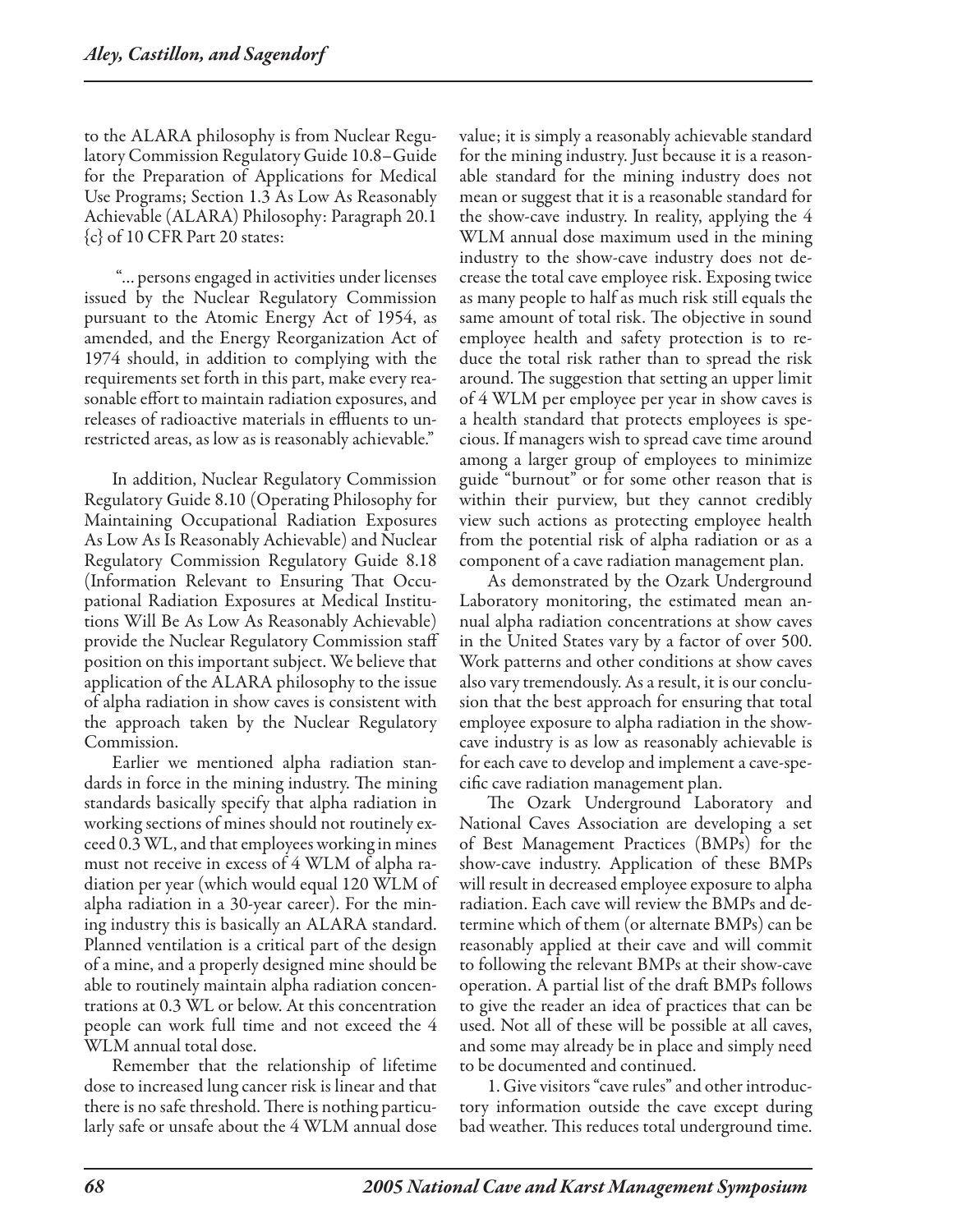One cave gives an impressive steam engine demonstration outside the cave that reduces the amount of time spent in the cave during the tour. As an alternate, give introductory information in a cave area with low alpha radiation concentrations.

2. Reduce or eliminate underground activities that do not require the use of a cave. The snack bar in the Big Room of Carlsbad Caverns is an example of such an activity, but other tangential activities may exist at other caves. We do not recommend elimination of special events in caves such as Boy Scout camping, science schools, or other special events. However, to the extent reasonable the location and timing of these events should give due consideration to alpha radiation concentrations.

3. Conduct major construction or maintenance work during periods of the year when alpha radiation concentrations are relatively low. This applies both to show cave employees and to contractors. It is the responsibility of the cave owners to provide contractors with information regarding the alpha radiation in the cave. Employee manuals can be amended fairly easily to read "Contractors Safety Information." Our monitoring program provides estimated mean monthly alpha radiation values for each cave so that member caves can use the data in scheduling work.

4. Adjust cave tours to spend as little time as possible in higher alpha radiation areas, and as much time as possible in lower alpha radiation areas. This is facilitated by the alpha radiation monitoring that we have been conducting.

5. Prevent cave employees from sitting in cave air during rest periods between tours.

6. Minimize the duration of underground tours while still providing an adequate visitor experience. In some cases this may require removing tour "bottlenecks." Large tour groups move more slowly than smaller groups and much time can be spent waiting for the last people in a group to reach an interpretive stop. While smaller tour groups may require more guides and thus more underground work time by employees this is offset by less alpha radiation exposure for visitors. Show caves should minimize unnecessary exposures to visitors as well as to employees.

7. Ensure that occupied buildings are separated from cave air. In many cases this can be done fairly simply. At two of the monitored caves small vent fans were in use in locations where they prevented almost all cave air from entering the connected building.

8. To the greatest extent reasonable place only non-smokers in cave work jobs. The lung damage resulting from smoking may increase smokers' risks of lung cancer from alpha radiation to levels several times greater than those for non-smokers at identical alpha radiation levels. Research work with which we are familiar has not assessed the issue of whether it is necessary for smokers to actually smoke in elevated alpha radiation environments to increase their lung cancer rates relative to nonsmokers.

## Cave Radiation Management Plans

As discussed earlier, it is the objective of the parties involved in the Alliance Agreement to reduce total alpha radiation exposures of show-cave employees to ALARA levels. Because alpha radiation concentrations and other conditions vary widely among caves each show-cave will develop its own cave-specific alpha radiation management plan. The following summarizes the proposed requirements for such plans. The strategy and an associated guidance document were approved in principal by the National Caves Association in October 2005 with the intent to ratify them in 2006. There may be some changes in the proposed requirements prior to their ratification by the National Caves Association, but the following list summarizes the strategy that is being implemented:

• National Caves Association will establish a policy that, as a requirement for new or continued membership in National Caves Association, each member cave will develop a Cave Radiation Management Plan ("Plan") for their particular cave. The plan will follow a general outline developed by the Ozark Underground Laboratory working under an Alliance Agreement with OSHA.

• Each National Caves Association-member show cave is to prepare a Cave Radiation Management Plan. The National Caves Association will certify that final plans comply with the National Caves Association requirements for a cave-specific Cave Radiation Management Plan.

• The Title Page will include the following information: Name of the cave, author and job title, date of preparation, dates of any updates or revisions, and date of National Caves Association certification that the plan complies with National Caves Association requirements.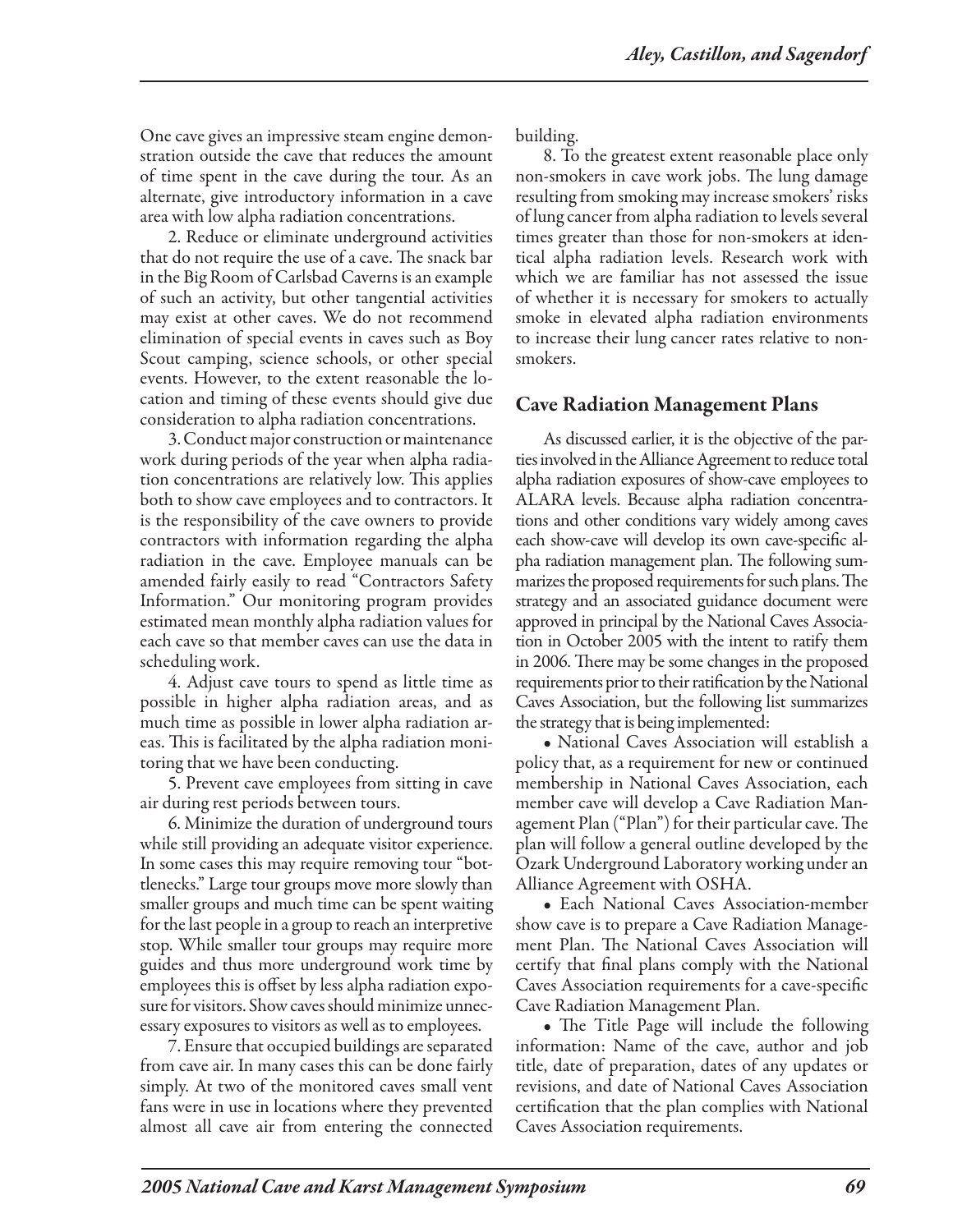• Part 1 of the Plan will include results from the Ozark Underground Laboratory/OSHA study and Alliance Agreement. This will be provided by National Caves Association/Ozark Underground Laboratory.

• Part 2 will include copies of all alpha radiation monitoring results from the cave. This will be provided by Ozark Underground Laboratory

• Part 3 will require a summary of typical monthly underground work time and total employee exposure by month. Estimated mean monthly total alpha radiation values for the cave will be provided by Ozark Underground Laboratory.

• Part 4 will identify cave features of special significance to ensure that they are not adversely impacted by the Plan and to help readers of the Plan more fully appreciate the features.

• Part 5 will deal with employee training; there are several requirements: (A) Employees must be trained about the cave radiation issue. Basic information on cave radiation shall be included in employee handbooks where such handbooks exist; employee handbooks are strongly recommended. Periodic re-training is mandatory.

(B) A member of management at each showcave must receive specific training in the cave radiation issue so that he can answer employee questions.

(C) Records must be maintained and included in the Plan indicating training on the issue.

• Smoking by employees, contractors, or visitors must be prohibited in show caves, and this must be enforced.

• Management actions to reduce alpha radiation concentrations in caves to ALARA levels must be identified and implemented. Actions currently taken which help achieve this objective should also be identified.

• Management actions to reduce alpha radiation concentrations in occupied buildings connected to caves or cave air to ALARA levels must be identified and implemented. Actions currently taken which help achieve this objective should be also being identified. In most cases elevated alpha radiation levels in occupied buildings due to cave air are unacceptable.

## Summary

Alpha radiation is naturally encountered in cave air, but the concentrations vary dramatically among caves, and vary substantially in individual caves seasonally. Alpha radiation has been correlated with an increased risk of lung cancer, yet the credibility of the correlation relative to air encountered by employees in show caves is at least somewhat questionable. However, the approach we are taking is to presume that alpha radiation as encountered by employees in show caves is a valid employee health issue and should be addressed in a credible manner by management strategies.

The alpha radiation issue has been of concern to show-cave managers and cave conservationists for 30 years. During this time a substantial amount of money has been spent by the National Park Service in alpha radiation monitoring in caves and in record keeping of time spent by employees working underground. One positive result of the National Park Service monitoring program was that cave air from Mammoth Cave, which formerly was used to cool National Park Service administrative offices, is no longer used for this purpose. Aside from this, the National Park Service monitoring and record keeping has resulted in little or no reduction of total employee exposure to alpha radiation. During the same 30-year period private National Caves Association-member caves kept employees from working more than 700 hours per year in caves. This also resulted in little or no reduction of total employee exposure to alpha radiation.

We have outlined a strategy by which the National Caves Association and its show-cave members will concurrently protect show-cave employees, show caves, and show-cave businesses. Based upon some "back-of-the-envelope" calculations we believe that the total alpha radiation exposure of show-cave employees to alpha radiation can be reduced on a nation-wide basis by 20 to 30%, and at some individual operations by up to 70%.

The development of the strategy outlined in this paper has been a cooperative effort of the National Caves Association, Ozark Underground Laboratory, and OSHA and has been conducted under an Alliance Agreement. All parties have had valuable and cooperative input into the development of the strategy. Alliance Agreements provide for a cooperative (rather than adversarial) approaches toward understanding, assessing, and solving industry-specific problems that relate to employee health and safety. The resulting National Caves Association standards and the cavespecific cave radiation management plans represent industry standards and are enforceable by OSHA.